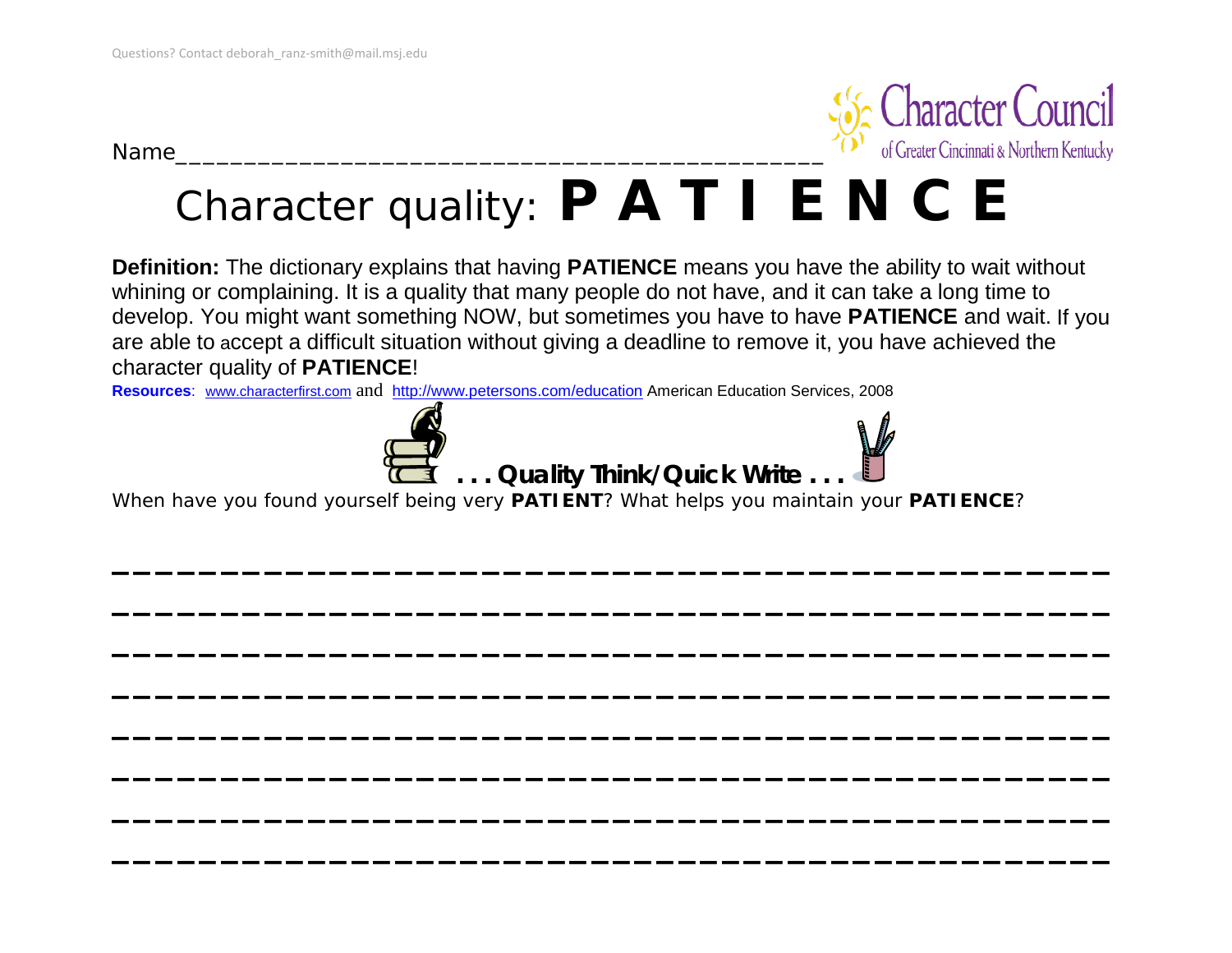

### **Character quality: P A T I E N C E**



Have you ever been asked by a dentist to use a two minute timer to brush your teeth? What used to be a "hurry up, quick, get it done" routine becomes a challenging use of time. On the other hand, using a 2 minute timer in playing a board game can be fun.

Strange, huh? **HISTORY NOTE**: For the SANDS OF TIME, we owe thanks to the people of Europe in the 1300's and the1400's (after the ancient Egyptian water clock and before the development and wide use of the mechanical clocks). Public speakers and sailors found them useful.

Many things happen in life A LITTLE AT A TIME. Write in the hour glass your goals which will need to take place over a period of time in small steps.

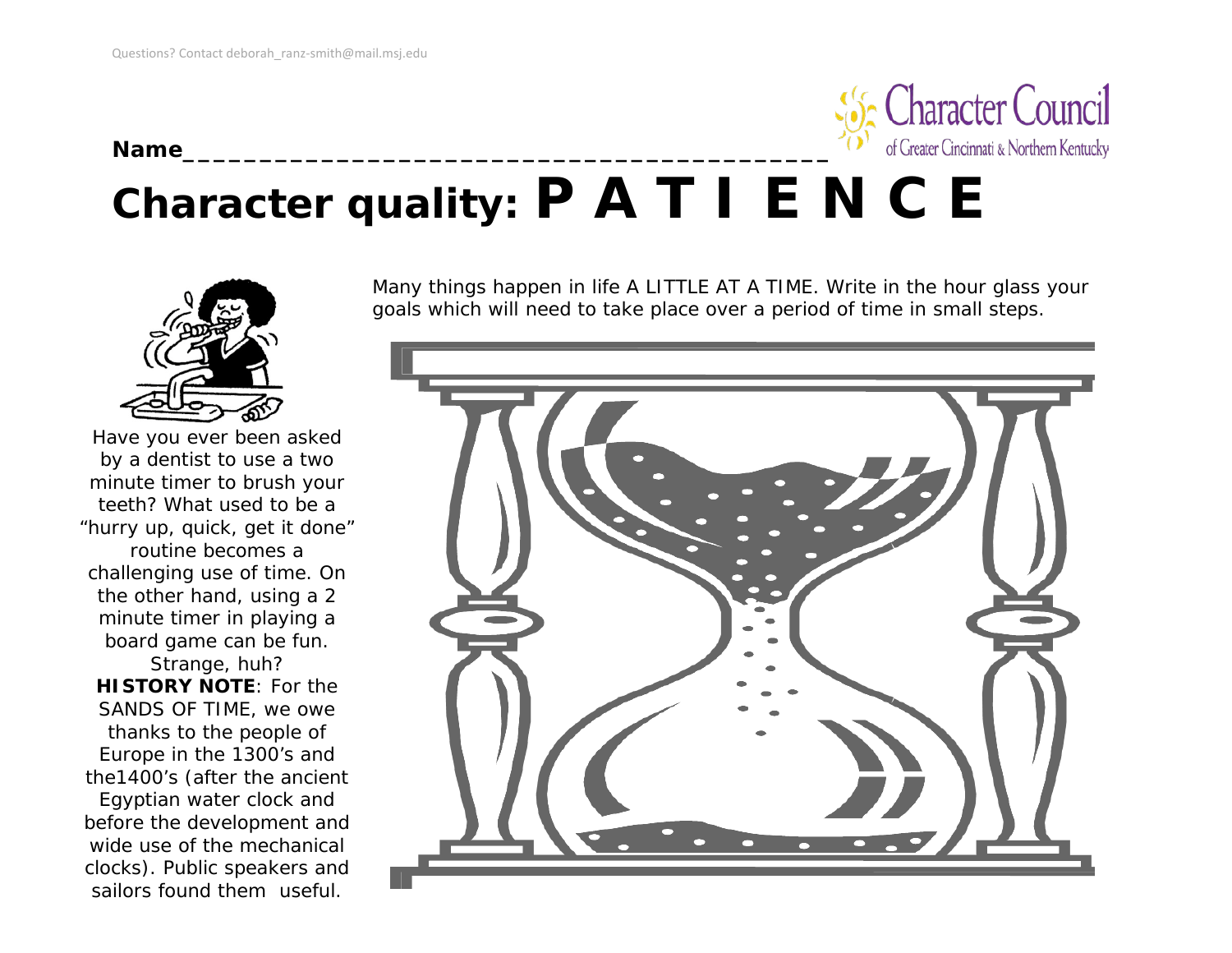



#### Character quality: **P A T I E N C E**

Sometimes when you are recovering from an injury or illness you, as the PATIENT, need to have the character quality of **PATIENCE**. In other words you need to be a PATIENT PATIENT! Here are some action steps to take. Think about how you can put these ACTION STEPS into words by giving each patient below a PATIENT thought or statement.

Action Steps to take while you are in a state of exercising your **PATIENCE**:

Make the most of my time—consider what I CAN do.

Change the things I can change and accept the things I can't.

Keep trying until I succeed . . . what can I do to still accomplish goals?

| While I am lying here in bed I can             |
|------------------------------------------------|
|                                                |
| I can still                                    |
| Better not give up trying to<br>succeed. I can |
|                                                |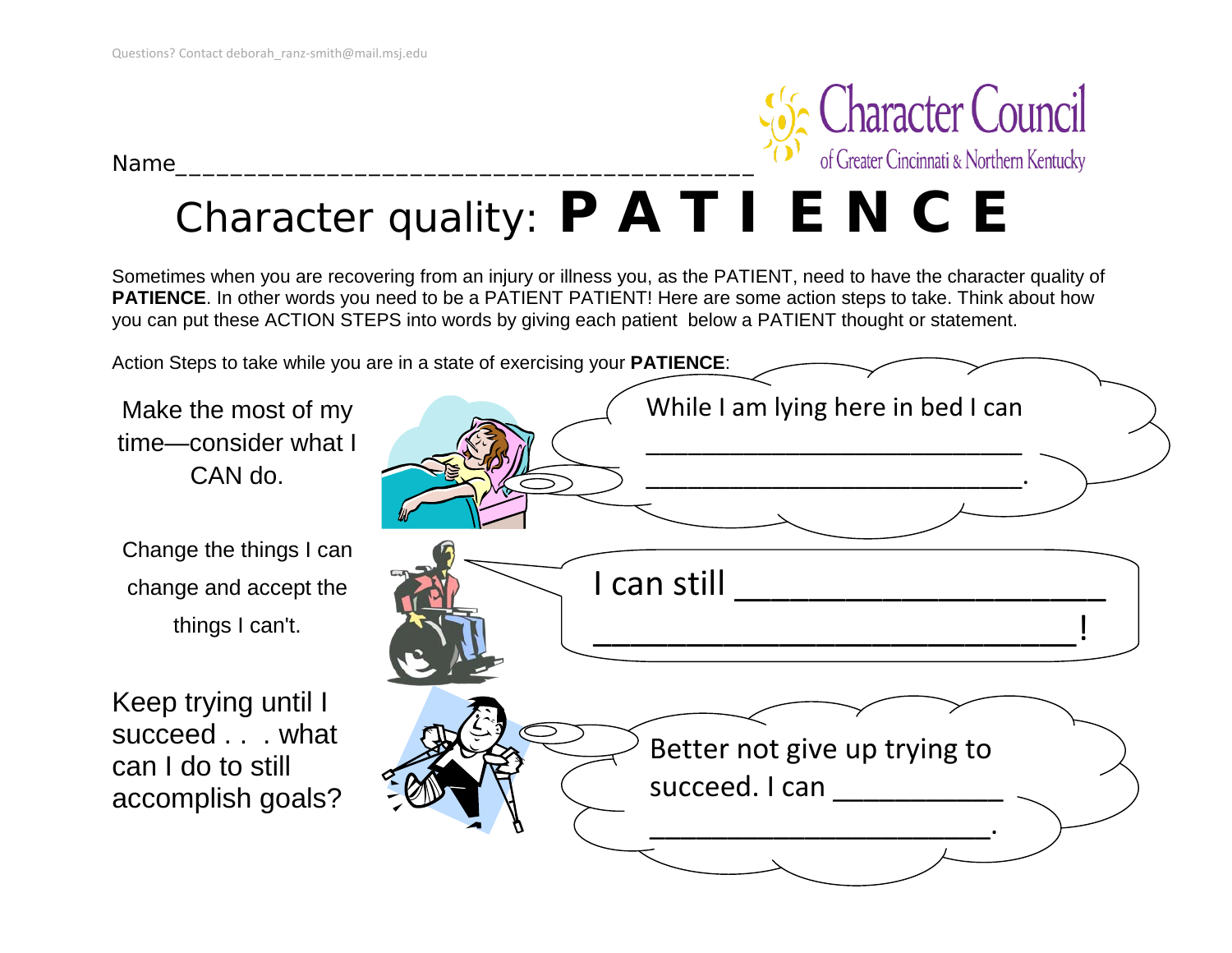

these lists and the questions.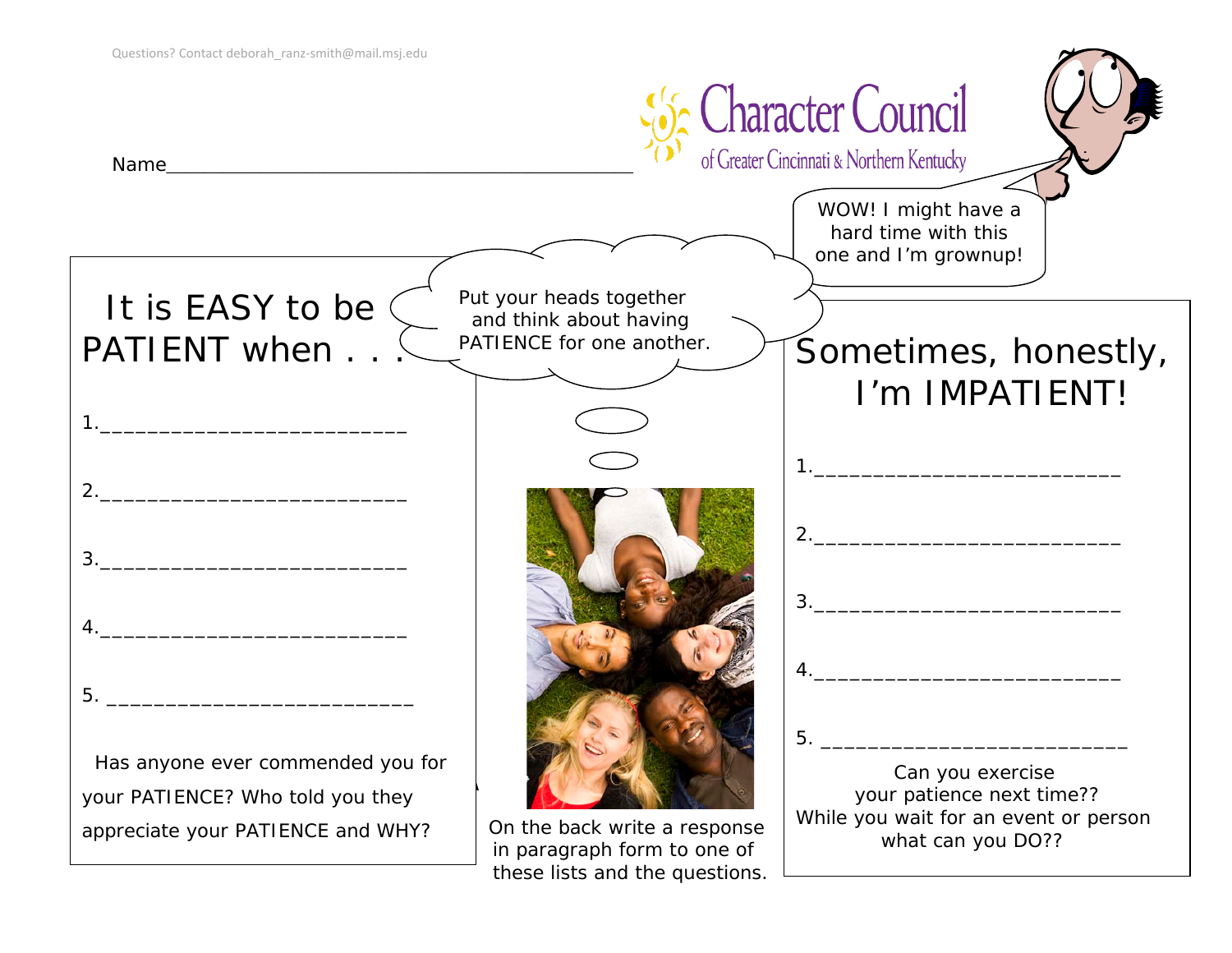

Name and the contract of the contract of the contract of the contract of the contract of the contract of the contract of the contract of the contract of the contract of the contract of the contract of the contract of the c



Can you find little words within the BIGGER word?

1 or 2 Letter Words 3 Letter Words 4(+) Letter Words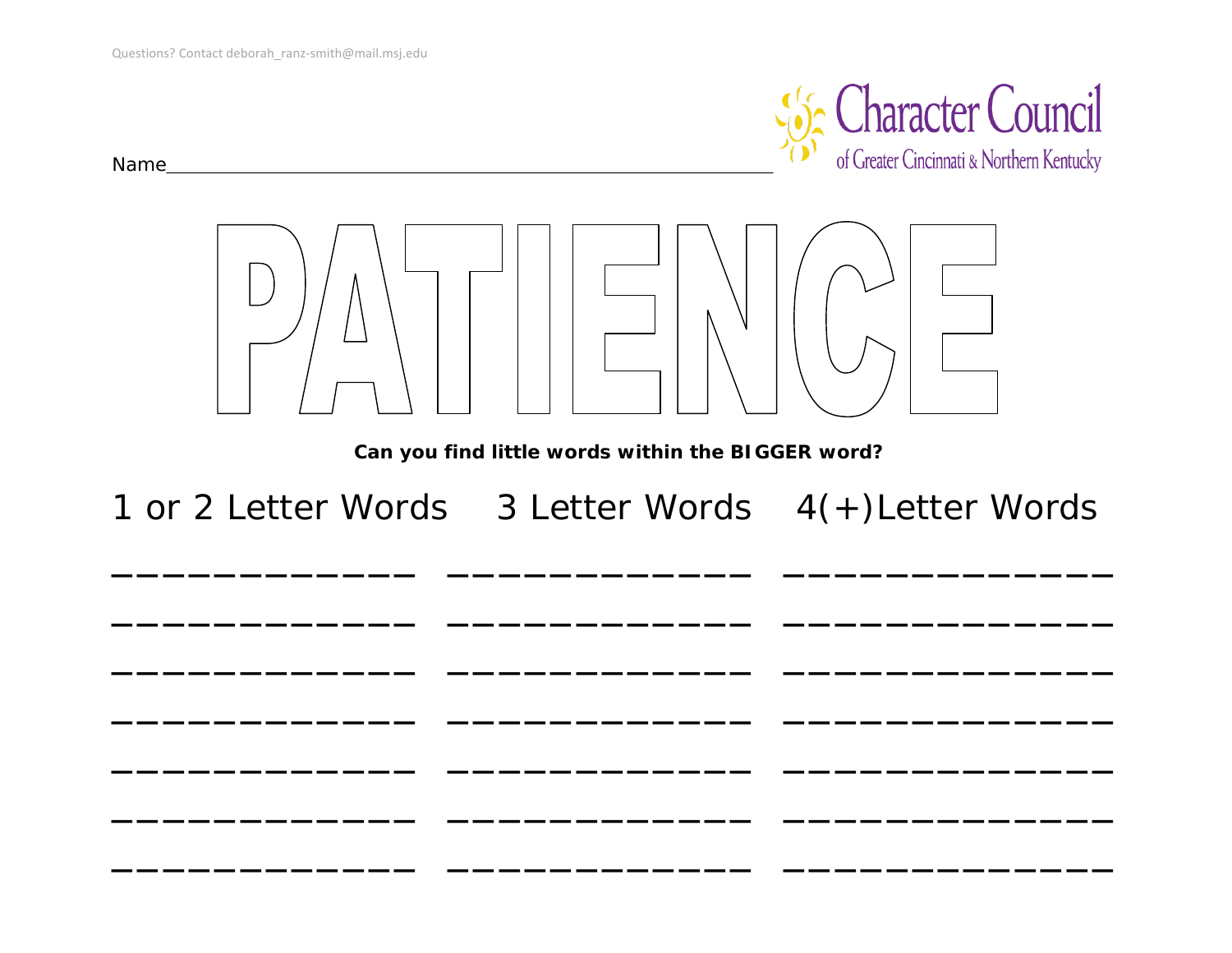Name\_\_\_\_\_\_\_\_\_\_\_\_\_\_\_\_\_\_\_\_\_\_\_\_\_\_\_\_\_\_\_\_\_\_\_\_\_\_\_\_\_\_



# Character quality: **P A T I E N C E**

HOMONYMS are fun to think about. If we make use the word patient in the plural form PATIENTS we have a homonym with PATIENCE, our CHARACTER QUALITY. A homonym is defined as two words that are pronounced the same, have different spellings and different meanings. Here are some pairs of HOMONYMS. Use them in a meaningful sentence. Go to the dictionary if you are not certain of the meaning.

| <b>PATIENCE</b>                                                          |  |
|--------------------------------------------------------------------------|--|
|                                                                          |  |
| <b>PATIENTS</b>                                                          |  |
|                                                                          |  |
|                                                                          |  |
|                                                                          |  |
| blew_                                                                    |  |
|                                                                          |  |
| <b>SENSES</b>                                                            |  |
|                                                                          |  |
| <b>CENSUS</b><br><u> 1980 - Jan Barbara, martxa al II-lea (h. 1980).</u> |  |
|                                                                          |  |
| clothes<br><u> 1980 - Jan Barbarat, martin al-Amerikaansk politik (</u>  |  |
|                                                                          |  |
| close                                                                    |  |

(front of two-sided activity sheet)